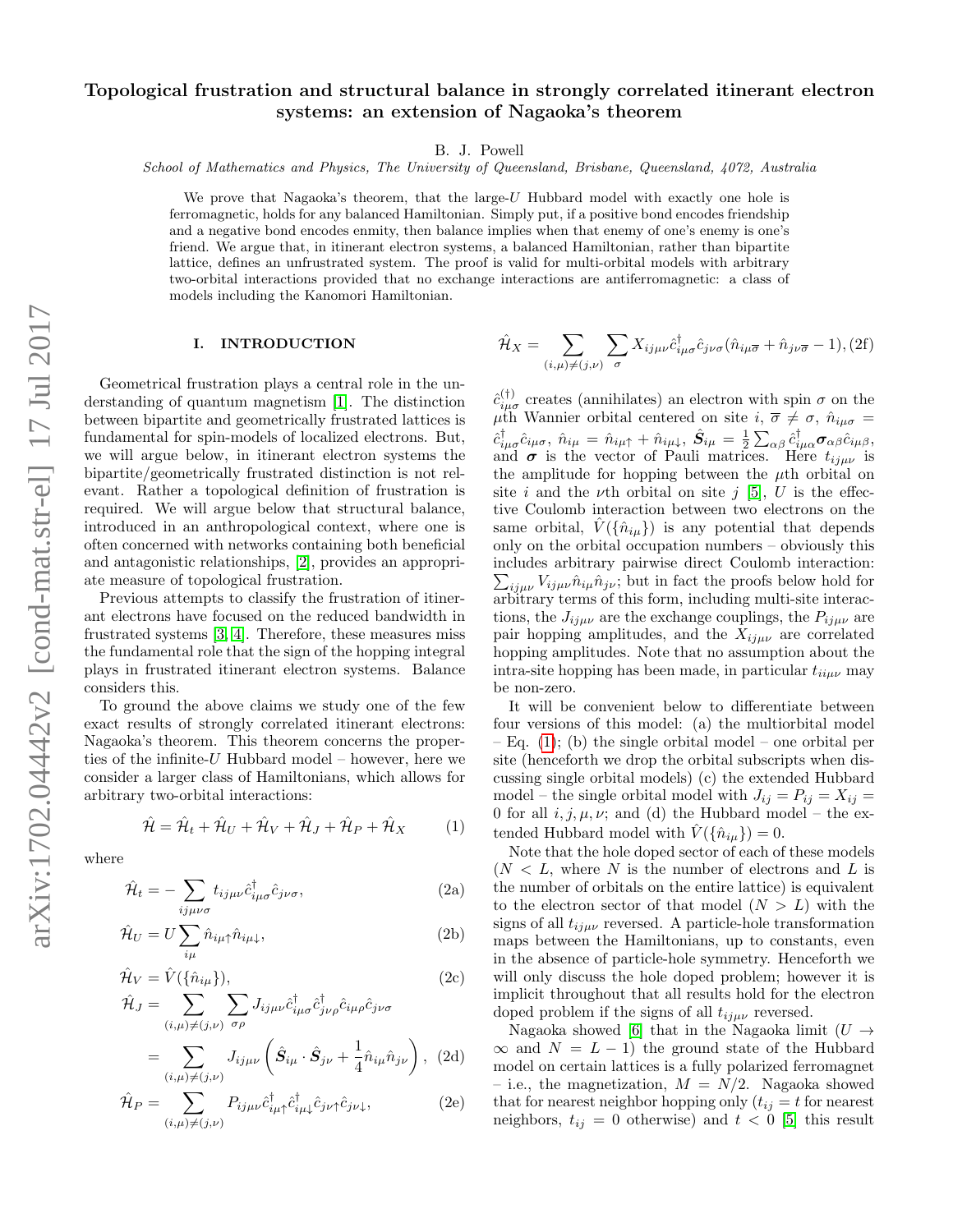holds for simple cubic, body centered cubic, face centered cubic and hexagonal close packed lattices.

However, for  $t > 0$  Nagaoka found that the theorem holds on the simple cubic and body centered cubic lattices, but not for the face centered cubic or hexagonal close packed lattices. The former lattices are bipartite, while the latter are not. On a bipartite lattice the gauge transformation  $\hat{c}_{i\sigma} \rightarrow -\hat{c}_{i\sigma}$  on one sublattice only changes the sign of all hopping integrals.

In 1989 Tasaki gave a more general proof of Nagaoka's theorem [\[7\]](#page-4-6). Specifically, Tasaki proved that Nagaoka's theorem holds for the extended Hubbard model on all lattices where  $t_{ij} \leq 0$  for all i, j. Thus, one is moved to ask which other Hamiltonians with some or all  $t_{ij} > 0$  have ferromagnetic ground states? In particular, for which geometrically frustrated (non-bipartite) Hamiltonians can one prove Nagoaka's theorem? This is particularly important as for a simple covalent bonds one expects that  $t_{ij} > 0$  [\[8\]](#page-4-7).

In 1996 Kollar, Strack and Vollhardt [\[9\]](#page-4-8) extend Nagaoka's theorem in a different direction – discussing the role of other two-body interactions. Among other things they showed that Nagaoka's theorem holds for the infinite- $U$  single orbital model on periodic lattices if the hopping and all interactions are constrained to be between nearest neighbors only, exchange is ferromagnetic (or zero), and either  $t < 0$  or the lattice is bipartite. It is therefore natural to ask what other (e.g., longer range) two-orbital interactions admit that a proof of Nagaoka's theorem?

Furthermore, given that ferromagnetism is observed in many materials where multiple orbitals are relevant to the low-energy physics it is natural to ask whether multiple orbital models exhibit Nagaoka-like ferromagnetism.

Below, we give partial answers to the above questions by proving the following:

Theorem 1: Consider the multiorbital model  $(1)$  with U infinite, V and  $\{P_{ij\mu\nu}\}\$ arbitrary,  $J_{ij\mu\nu}\leq 0$  for all  $i, j, \mu, \nu$  and  $N = L - 1$ . If the signed graph S defined by the set of renormalized hopping integrals  $\{t^*_{ij\mu\nu}\}\,$ , where  $t_{ij\mu\nu}^* \equiv t_{ij\mu\nu} + X_{ij\mu\nu}$ , is balanced (defined below) then among the ground states there exist at least  $L$  states with  $S = S_{\text{max}} \equiv N/2.$ 

Theorem 2: Consider the multiorbital model  $(1)$  with U infinite, V and  $\{P_{ij\mu\nu}\}\$ arbitrary,  $J_{ij\mu\nu}\leq 0$  for all  $i, j, \mu, \nu$  and  $N = L - 1$ . If the signed graph S defined by the set of renormalized hopping integrals  $\{t^*_{ij\mu\nu}\}\$ is balanced and  $\hat{\mathcal{H}}_t+\hat{\mathcal{H}}_X$  satisfies the connectivity condition (defined below) then the ground state has  $S = S_{\text{max}} \equiv$  $N/2$  and is unique up to the trivial N-fold degeneracy.

The remainder of the paper is laid out as follows. Having introduced balanced and unbalanced lattices in section [II,](#page-1-0) we prove that balance is a sufficient condition for the proof of Nagaoka's theorem in the Nagaoka limit (section [III\)](#page-2-0). All of the lattices for which Nagaoka, Tasaki or Kollar et al. proved Nagaoka's theorem previously are balanced. Finally, in section [IV](#page-3-0) discuss the implications of balance for the orbital part of the ground state wave-



<span id="page-1-1"></span>FIG. 1. Balanced and unbalanced signed graphs. In all panels solid lines indicate  $\tau_{\mathbf{x}} = 1$  [ $t_{ij\mu\nu} < 0$ , where  $\mathbf{x} = (i, \mu)$  and  $\textbf{a} = (j, \nu)$ ] and dashed lines indicate  $τ_{\textbf{k} \textbf{a}} = -1$  ( $t_{ij\mu\nu} > 0$ ). (a) A balanced lattice. (b) As (a) with a choice of the subsets  $\mathcal{S}_a$  and  $\mathcal{S}_b$  indicated by the shading of the vertices. (c) An unbalanced lattice: the path  $6 \rightarrow 11 \rightarrow 10 \rightarrow 12 \rightarrow 6$  is negative  $(\tau_{6,11}\tau_{11,10}\tau_{10,12}\tau_{12,6}=-1)$ .

function, clarifying why balance favours ferromagnetism.

#### <span id="page-1-0"></span>II. BALANCE

The sign of the hopping between a pair of orbitals,  $t^*_{ij\mu\nu}$ , is not gauge invariant: the transformation  $\hat{c}_{j\nu\sigma} \rightarrow$  $e^{-i\theta_{j\nu}}\hat{c}_{j\nu\sigma}$  takes  $t^*_{ij\mu\nu} \to t^*_{ij\mu\nu}e^{i\theta_{j\nu}}$ . Nevertheless, gauge invariant information is contained in the signs of the set  $\{t^*_{ij\mu\nu}\}$  associated with a particular Hamiltonian.

This is a topological problem – the magnitudes of the  $t_{ij\mu\nu}^*$  are unimportant; only their signs matter. Thus, rather than considering every  $\{t^*_{ij\mu\nu}\}$  separately, it is sufficient to instead study a related 'signed graph'. We define this signed graph as follows: We introduce a vertex of the graph corresponding to each orbital in the physical Hamiltonian,  $\{\mathbf{x}\} = \{(i, \mu)\}\$  (throughout this paper we use Latin characters for sites in the Hamiltonian, Greek for orbitals, and Hebrew for vertices in the signed graph). Furthermore, we introduce a set of edges defined by  $\{\tau_{(i,\mu),(j,\nu)}\}\$ , where  $\tau_{(i,\mu),(j,\nu)} \equiv -\text{sgn}(t_{ij\mu\nu}^*)$  if and only if  $t_{ij\mu\nu}^* \neq 0$ . We now ask whether there exists a series of gauge transformations that make all  $\tau_{\text{R2}} = 1$ ? If so, the gauge transformation makes all  $t^*_{ij\mu\nu} \leq 0$ 

A walk on a signed graph is defined as a sequence of vertices such that consecutive vertices in the sequence are connected by an edge, e.g.,  $\mathbf{x} \to \mathbf{1} \to \cdots \to \mathbf{1} \to$  $\mathbf{w} \to \mathbf{n}$ . A walk in which all the sites that are visited are distinct (i.e., a self avoiding walk) is called a *path*. A path that visits at least three sites and is closed (e.g.,  $\mathbf{x} = \mathbf{n}$ , in the example above) is called a cycle. The sign of a path or cycle on a signed graph is defined as the product of signs  $\tau_{\mathbf{x} \mathbf{I} \mathcal{T}_{\mathbf{w}} \cdots \mathcal{T}_{\mathbf{w} \mathcal{T}_{\mathbf{w}}}$  of the edges forming the path/cycle. Thus every positive cycle has an even number (including zero) of negative edges. A signed graph is balanced if all cycles in the corresponding signed graph are positive, cf. Fig. [1.](#page-1-1) We will call a Hamiltonian balanced if it maps onto a balanced signed graph.

The fundamental theorem of signed graphs [\[10\]](#page-4-9) states that for a signed graph,  $S$ , the following three conditions are equivalent: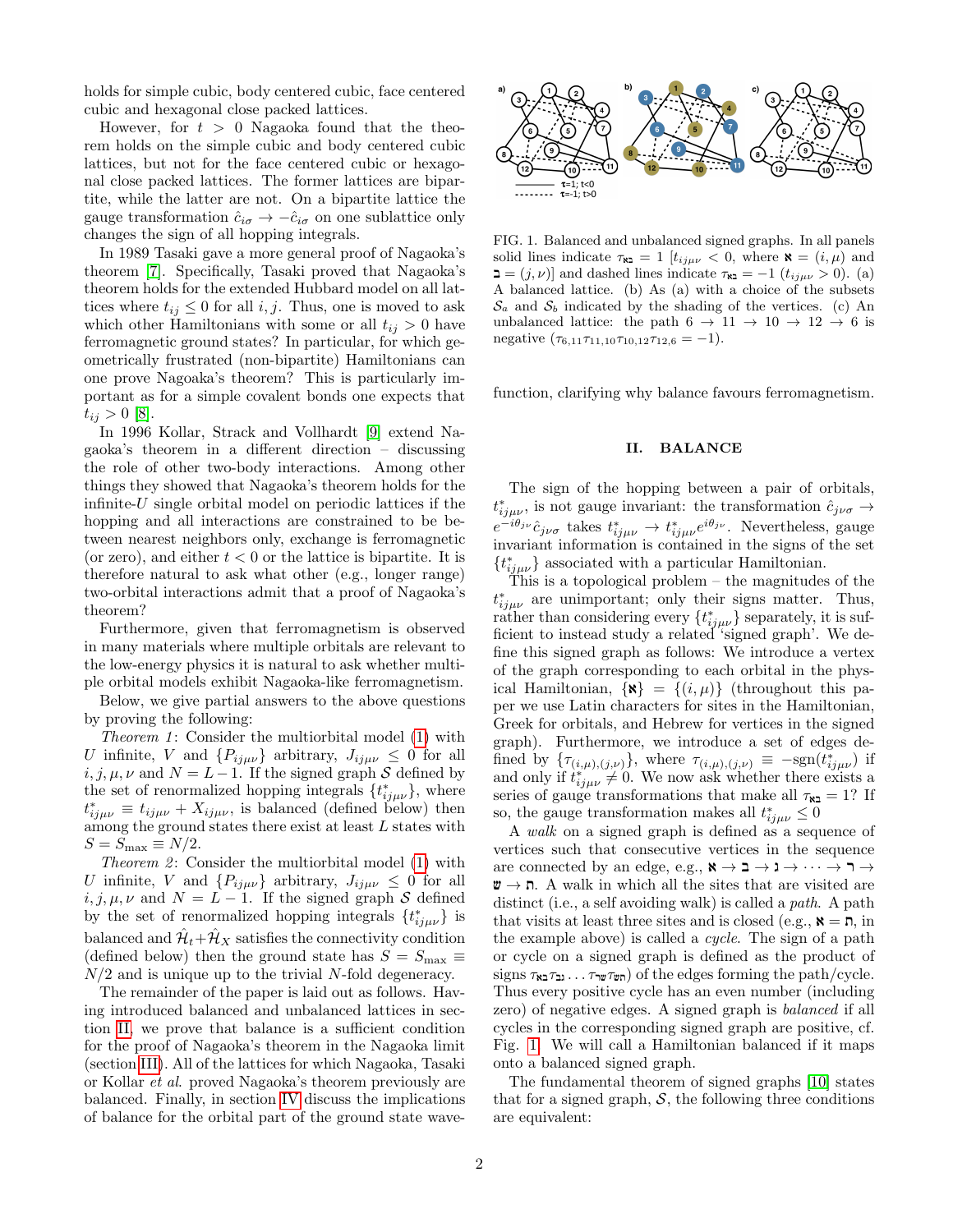

<span id="page-2-1"></span>FIG. 2. Three geometrically frustrated but balanced periodic lattices. (a) The square lattice with nearest neighbour hopping  $t_1 > 0$  and next nearest neighbour  $t_2 < 0$ . (b) The honeycomb lattice with  $t_1 > 0$  and  $t_2 < 0$ . (c) The anisotropic triangular lattice, relevant to organic superconductors and magnets [\[14\]](#page-4-10), with  $t_1 < 0$  and  $t_2 > 0$ . In each case two sublattices are marked; all hopping integrals are made positive by the transformation  $\hat{c}_{i\sigma} \to \hat{c}_{i\sigma}$  on one sublattice only.

- 1.  $S$  is balanced, i.e., all cycles within  $S$  are positive.
- 2. For any pair of vertices  $\bf{R}$  and  $\bf{I}$  in S all paths joining  $\boldsymbol{\kappa}$  and  $\boldsymbol{\lnot}$  have the same sign.
- <span id="page-2-2"></span>3. There exists a partition of S into two subsets,  $S_a$ and  $S_b$ , (one of which may be empty) such that  $\tau_{\kappa} \geq 0$  for all  $\kappa$  and  $\tau$  within the same subset, but  $\tau_{\mathbf{x} \mathbf{1}} = \tau_{\mathbf{2} \mathbf{x}} \leq 0 \text{ for } \mathbf{x} \in \mathcal{S}_a \text{ and } \mathbf{1} \in \mathcal{S}_b.$

Thus, for example, bipartite lattices with only nearest neighbor hopping (and the same sign of hopping between all neighbors) are balanced. Some simple examples of geometrically frustrated but balanced lattices are shown in Fig. [2.](#page-2-1)

## <span id="page-2-0"></span>III. BALANCE IS SUFFICIENT FOR NAGAOKA

In the Nagaoka limit all states with finite energy can be written as a superposition of 'single hole states' of the form

<span id="page-2-4"></span>
$$
|i, \mu, \tau\rangle = (-1)^{\rho(i, \mu)} \prod_{(j, \nu) \neq (i, \mu)} \hat{c}_{j\nu\sigma_j}^{\dagger} |0\rangle \tag{3}
$$

where  $\tau = {\{\sigma_j\}_{j \neq i}}$  is a binary vector describing the spins of all of the electrons,  $|0\rangle$  is the vacuum state defined by  $\hat{c}_{i\mu\sigma}|0\rangle = 0$  for all i,  $\mu$ ,  $\sigma$ , and  $\rho(i,\mu) \in [0, L-1]$  is an arbitrary ordering of the orbitals.  $\rho(i,\mu)$  need have no correlation to the physical patten of the lattice, but is required to enforce the correct antisymmetrization of the hole states – the operators in the product are to be ordered by  $\rho(i,\mu)$  with lower values to the left.

We describe two states as 'directly connected' if  $\langle i, \mu, \tau | \hat{\mathcal{H}}_t + \hat{\mathcal{H}}_X | j, \nu, \nu \rangle \neq 0$ . We will denote direct connection by  $(i, \mu, \tau) \leftrightarrow (j, \nu, \nu)$ . For directly connected states

<span id="page-2-5"></span>
$$
\langle i, \mu, \tau | \hat{\mathcal{H}}_t + \hat{\mathcal{H}}_X | j, \nu, \nu \rangle = t^*_{ij\mu\nu}.
$$
 (4)

A Hamiltonian is said to satisfy the connectivity condition if there exists an integer n for which  $\langle i, \mu, \tau |(\hat{\mathcal{H}}_t +$ 

 $\hat{\mathcal{H}}_X$ <sup>n</sup> $|j, \nu, \nu\rangle \neq 0$  for every pair of states with the same  $S<sup>z</sup>$ . Notably, one dimensional single orbital models with only nearest neighbor hopping are not connected in this sense [\[6,](#page-4-5) [7\]](#page-4-6).

#### A. Proof of theorem 1

Compare the arbitrary superposition of states of single hole states

$$
|A_h\rangle = \sum_{i\mu\tau} \alpha_{i\mu\tau} |i, \mu, \tau\rangle,
$$
 (5)

with a fully spin polarized superposition

<span id="page-2-3"></span>
$$
|\Phi_h\rangle = \sum_{i\mu} \phi_{i\mu} |i, \mu, \uparrow\rangle,\tag{6}
$$

where  $\tau = \uparrow$  indicates that all the electrons are up and  $\phi_{i\mu} = \sqrt{\sum_{\tau} |\alpha_{i\mu\tau}|^2}$ . We have

$$
\langle A_h | \hat{\mathcal{H}}_V | A_h \rangle = \sum_{i\mu\tau} |\alpha_{i\mu\tau}|^2 \langle i, \mu, \tau | \hat{\mathcal{H}}_V | i, \mu, \tau \rangle
$$
  

$$
= \sum_{i\mu\tau} |\alpha_{i\mu\tau}|^2 \langle i, \mu, \Uparrow | \hat{\mathcal{H}}_V | i, \mu, \Uparrow \rangle
$$
  

$$
= \sum_{i\mu} |\phi_{i\mu}|^2 \langle i, \mu, \Uparrow | \hat{\mathcal{H}}_V | i, \mu, \Uparrow \rangle
$$
  

$$
= \langle \Phi_h | \hat{\mathcal{H}}_V | \Phi_h \rangle.
$$
 (7)

That is, because U is infinite and  $V(\{\hat{n}_{i\uparrow} + \hat{n}_{i\downarrow}\})$  only depends on the site occupation numbers,  $\langle \hat{\mathcal{H}}_V \rangle$  is independent of the spin degrees of freedom for single hole states.

Now note that

$$
\left\langle i, \mu, \Uparrow \left| \left( \hat{S}_{i'\mu'} \cdot \hat{S}_{j'\nu'} + \frac{1}{4} \hat{n}_{i'\mu'} \hat{n}_{j'\nu'} \right) \middle| j, \nu, \Uparrow \right\rangle
$$
  
\n
$$
\geq \left\langle i, \mu, \tau \left| \left( \hat{S}_{i'\mu'} \cdot \hat{S}_{j'\nu'} + \frac{1}{4} \hat{n}_{i'\mu'} \hat{n}_{j'\nu'} \right) \right| j, \nu, \nu \right\rangle
$$
  
\n
$$
\geq 0
$$
 (8)

for all  $i, i', j, j', \mu, \mu', \nu, \nu', \tau, \nu$ . Thus, if  $J_{ij\mu\nu} \leq 0$  for all  $i, j, \mu, \nu$  then

$$
0 \ge \left\langle j, \nu, \nu \left| \hat{\mathcal{H}}_J \right| i, \mu, \tau \right\rangle \equiv K_{i\mu\tau}^{j\nu\upsilon} \ge K_{i\mu\Uparrow}^{j\nu\Uparrow} \tag{9}
$$

for all  $i, j, \mu, \nu, \tau, \nu$ . Therefore,

$$
\langle A_h | \hat{\mathcal{H}}_J | A_h \rangle = \sum_{ij\mu\nu\tau v} K_{i\mu\tau}^{j\nu v} \alpha_{j\mu\tau}^* \alpha_{i\nu v}
$$
  
\n
$$
\geq \sum_{ij\mu\nu} K_{i\mu\Uparrow}^{j\nu\Uparrow} \sum_{\tau v} \alpha_{j\mu\tau}^* \alpha_{i\nu v}
$$
  
\n
$$
\geq \sum_{ij\mu\nu} K_{i\mu\Uparrow}^{j\nu\Uparrow} \phi_{j\mu}^* \phi_{i\nu} = \langle \Phi_h | \hat{\mathcal{H}}_J | \Phi_h \rangle, (10)
$$

where the second inequality follows from the Cauchy-Schwartz inequality.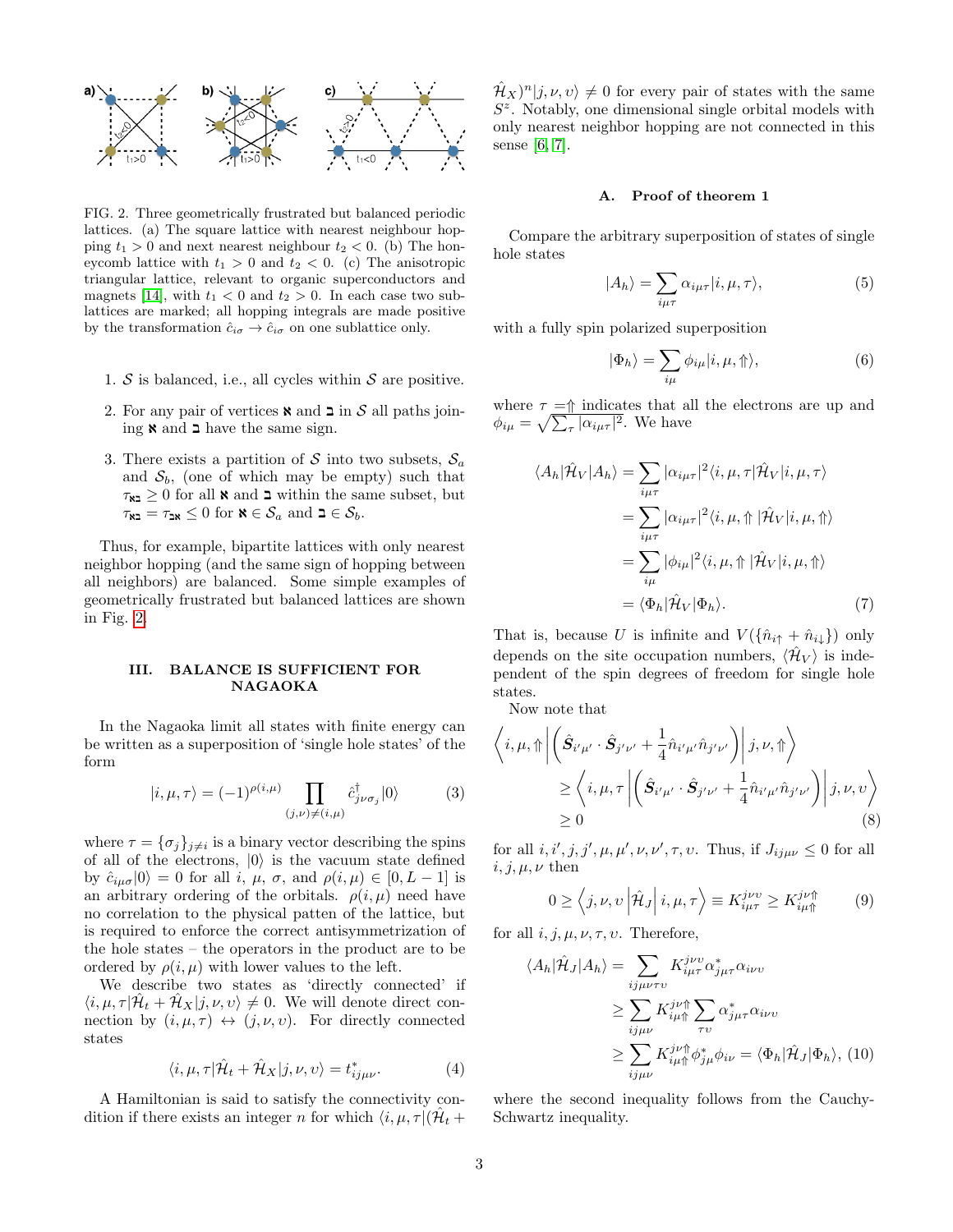Because double occupancy is forbidden in the infinite-U limit  $\langle i, \mu, \tau | \hat{\mathcal{H}}_P | j, \nu, v \rangle = 0.$ 

Finally, we specialize to the case of a balanced lattice. Property [3](#page-2-2) of the fundamental theorem of signed graphs implies that we can construct a gauge transformation that maps the Hamiltonian onto one where all  $t^*_{ij\mu\nu} \leq 0$ . An explicit example of such a gauge transformation is

$$
\hat{c}_{i\mu\sigma} \to -\hat{c}_{i\mu\sigma} \text{ for all } (i,\mu) \in \mathcal{S}_a,
$$
  

$$
\hat{c}_{i\mu\sigma} \to \hat{c}_{i\mu\sigma} \text{ for all } (i,\mu) \in \mathcal{S}_b.
$$
 (11)

Furthermore,

$$
\langle A_h | \hat{\mathcal{H}}_t + \hat{\mathcal{H}}_X | A_h \rangle = t_{ij\mu\nu}^* \sum_{\tau \leftrightarrow \upsilon} \alpha_{j\mu\tau}^* \alpha_{i\nu\nu}
$$

$$
\geq t_{ij\mu\nu}^* \phi_{j\mu}^* \phi_{i\nu} = \langle \Phi_h | \hat{\mathcal{H}}_t + \hat{\mathcal{H}}_X | \Phi_h \rangle, \quad (12)
$$

where we have again made use of the Cauchy-Schwartz inequality and  $\sum_{\tau \leftrightarrow v}$  indicates that the sum is restricted to run only over  $\tau$  and  $v$  such that  $(i, \mu, \tau) \leftrightarrow (j, \nu, v)$ , as the overlap integral vanished otherwise. Thus, there are no states with energy lower than  $|\Phi_h\rangle$ . Theorem 1 follows immediately from the SO(3) symmetry of the model.  $\square$ 

# B. Proof of theorem 2

The Perron–Frobenius theorem [\[11\]](#page-4-11) states (among other things) that if all the elements of an irreducible real square matrix are non-negative then it has a unique largest real eigenvalue and that the corresponding eigenvector has strictly positive components. A Hermitian matrix is reducible if and only if it can be block diagonalized by a permutation matrix. Let use write the Hamiltonian [\(1\)](#page-0-0) in the form

$$
\hat{\mathcal{H}} = \sum_{m=(1-N)/2}^{(N-1)/2} \mathcal{H}_m,\tag{13}
$$

where  $m$  labels the  $z$ -component of the total spin of the system. Each of the N matrices  $M_m = -\mathcal{H}_m$  is irreducible provided the Hamiltonian satisfies the connectivity condition. Furthermore, we have seen above that all of the matrix elements of  $\mathcal{H}_m \leq 0$ . Therefore each of the  $M_m$  satisfy the Perron–Frobenius theorem.

The SO(3) symmetry of the Hamiltonian means that  $|\Phi_h\rangle$  must be N-fold degenerate. As no states have lower energy than  $|\Phi_h\rangle$  this means that the lowest energy states of the  $S_z$ -sectors are necessarily degenerate and that, up to this required N-fold degeneracy,  $|\Phi_h\rangle$  is unique.  $\Box$ 

# <span id="page-3-0"></span>IV. FRUSTRATION AND THE ORBITAL PART OF THE GROUND STATE WAVEFUNCTION

For the Hubbard model the explicit wavefunction can be straightforwardly constructed. Of course one could simply take Eq. [\(6\)](#page-2-3) as a variational wavefunction and

minimize all of the  $\phi_i$ . However, a more elegant approach is to introduce an ancillary model of non-interacting spinless fermions on the same lattice:

$$
\hat{\mathcal{H}}_a = -\sum_{ij\mu\nu} t_{ij} \hat{c}_i^\dagger \hat{c}_j,\tag{14}
$$

and then make a particle-hole transformation  $\hat{h}_i^{\dagger} = \hat{c}_i$ . As this is a single particle Hamiltonian the ground state can be written in the form

<span id="page-3-1"></span>
$$
|\Psi_h\rangle = \sum_i \psi_i \hat{h}_i^\dagger |vac\rangle, \qquad (15)
$$

where the vacuum for holes,  $|vac\rangle$ , is the state for which  $\hat{h}_i^{\dagger} |vac\rangle = 0$  for all *i*. Note that

$$
|i,\uparrow\rangle = \hat{c}_{i\uparrow} \prod_{j} \hat{c}_{j\uparrow}^{\dagger} |0\rangle = \hat{h}_{i\uparrow}^{\dagger} | \Uparrow \rangle \tag{16}
$$

where  $\hat{h}^{\dagger}_{i\mu\sigma} = \hat{c}_{i\mu\sigma}$  and  $| \Uparrow \rangle = \prod_{j\mu} \hat{c}^{\dagger}_{j\mu\uparrow} |0\rangle$ , where the ordering of the operators in the products is as as in Eq. [\(3\)](#page-2-4).

Recalling Eqs. [\(4\)](#page-2-5) and [\(6\)](#page-2-3) one finds that  $\phi_i = \psi_i$  for all  $i$ , which means that we can calculate the ground state wavefunction of the Hubbard model from the ancillary non-interaction model. Often, directly minimizing Eq. [\(15\)](#page-3-1) is not the most efficient approach, for example, if the lattice is periodic a Fourier transformation leads directly to the solution.

If all  $t_{ij} > 0$  the ground state must have  $\phi_i = \psi_i > 0$ for all  $i$ . That is, the wavefunction is bonding between all sites. In this sense, the ground state wavefulction is unfrustrated. Note that, in a periodic system, it always possible to construct a wavefunction that is strictly positive at high symmetry points with wavevectors,  $k$ , satisfying  $2k = G$ , where G is a reciprocal lattice vector. The set of all such high symmetry points always includes the Γ-point (origin of the unit cell).

Returning to the multiorbital model, the Perron-Frobenius theorem guarantees the existence of a gauge for which all  $\phi_{i\mu}$  are strictly positive. Thus again the ground state wavefunction is unfrustrated.

In this context it is interesting to note the recent discovery that on some topologically frustrated lattices anitferromagnetic states with magnetization near the classical limit occur in the Nagaoka limit [\[15–](#page-4-12)[17\]](#page-4-13). Again here relasing the frustration in the orbital part of the wavefunction appears to play a crucial role [\[16\]](#page-4-14).

# V. CONCLUSIONS

We have shown that structural balance and the absence of antiferromagnetic exchange are sufficient to prove that the ground state of infinite- $U$  multiorbital model, Eq. [\(1\)](#page-0-0), with arbitrary pairwise interactions in ferromagnetic.

Structural balance implies the absence of topological frustration – therefore, for itinerant electrons, balance is the natural definition of an unfrustrated lattice. While